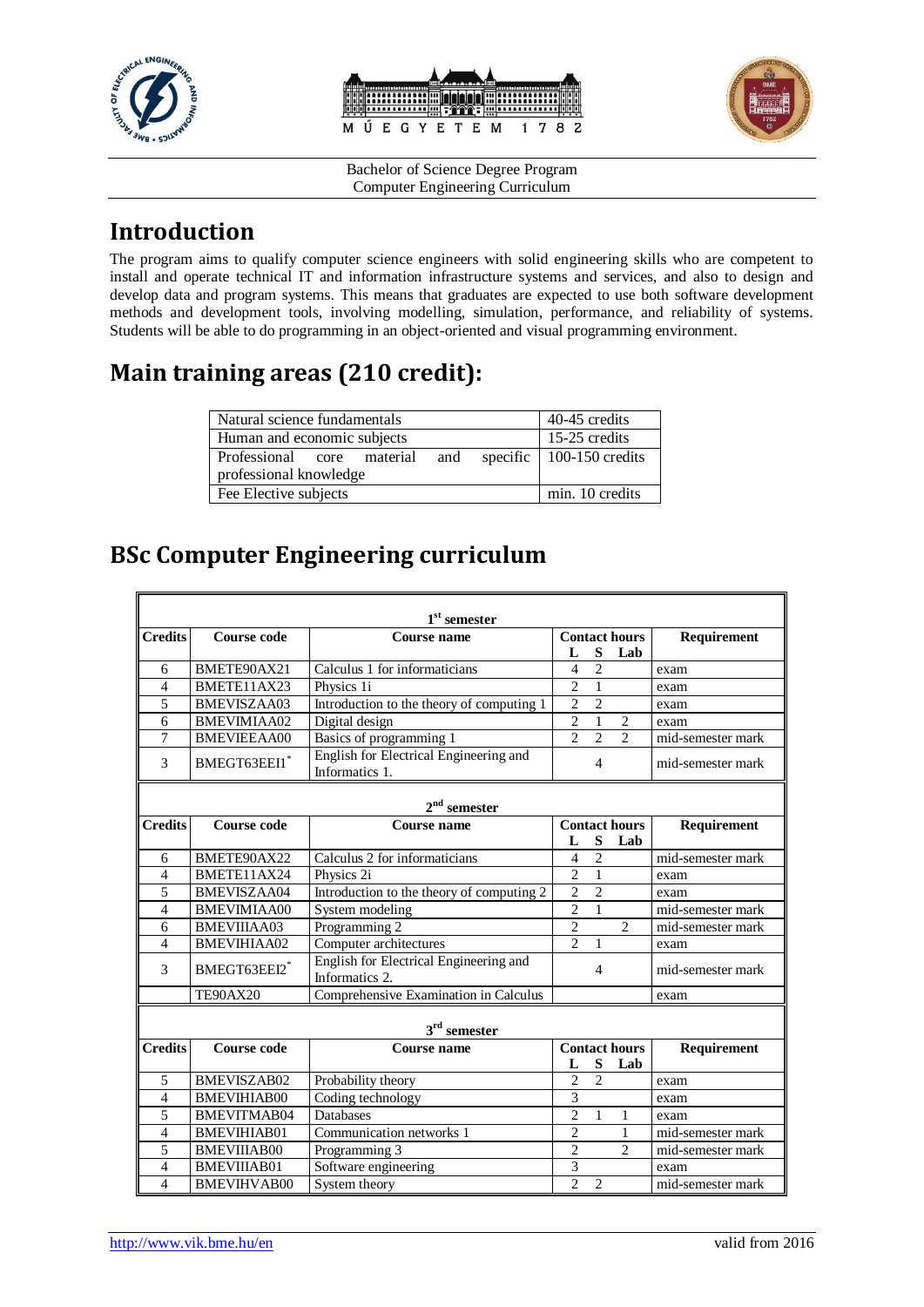





| 4 <sup>th</sup> semester     |                        |                                    |                                  |                |                             |                                        |  |
|------------------------------|------------------------|------------------------------------|----------------------------------|----------------|-----------------------------|----------------------------------------|--|
| <b>Credits</b>               | <b>Course code</b>     | <b>Course name</b>                 | <b>Contact hours</b>             |                |                             | Requirement                            |  |
|                              |                        |                                    | L                                | S              | Lab                         |                                        |  |
| 5                            | <b>BMEVISZAB03</b>     | Theory of algorithms               | $\overline{c}$                   | $\overline{2}$ |                             | exam                                   |  |
| 5                            | <b>BMEVIMIAB00</b>     | Operating systems                  | 3                                |                | 1                           | exam                                   |  |
| $\overline{3}$               | <b>BMEVIIIAB07</b>     | Computer graphics                  | $\overline{3}$                   |                |                             | mid-semester mark                      |  |
| $\overline{4}$               | <b>BMEVITMAB01</b>     | Communication networks 2           | $\overline{2}$                   |                | 1                           | exam                                   |  |
| $\overline{5}$               | <b>BMEVIAUAB00</b>     | Software techniques                | $\mathfrak{D}$                   |                | 2                           | exam                                   |  |
| 3                            | <b>BMEVIIIAB06</b>     | Software project laboratory        |                                  |                | $\overline{c}$              | mid-semester mark                      |  |
| $\overline{4}$               | BMEGT20A001            | Management and business economics  | $\overline{4}$                   |                |                             | exam                                   |  |
|                              |                        | $5th$ semester                     |                                  |                |                             |                                        |  |
| <b>Credits</b>               | <b>Course code</b>     | <b>Course name</b>                 |                                  |                | <b>Contact hours</b>        | Requirement                            |  |
|                              |                        |                                    | L                                | S              | Lab                         |                                        |  |
| $\overline{4}$               | <b>BMEVIEEAC00</b>     | Technology of IT devices           | $\overline{2}$                   |                | $\mathbf{1}$                | mid-semester mark                      |  |
| $\overline{5}$               | <b>BMEVIAUAC00</b>     | Mobile- and web-based software     | $\overline{c}$                   |                | 2                           | exam                                   |  |
| 3                            | <b>BMEVIMIAC10</b>     | Artificial intelligence            | $\overline{\mathbf{3}}$          |                |                             | mid-semester mark                      |  |
| $\overline{4}$               |                        | specialization subject 1           | $\overline{2}$                   | $\mathbf{1}$   |                             | exam                                   |  |
| $\overline{4}$               |                        | specialization subject 2           | $\overline{c}$                   | 1              |                             | exam                                   |  |
| 3                            | BMEVI**AL00            | <b>Training Project Laboratory</b> |                                  |                | 3                           | mid-semester mark                      |  |
| $\overline{4}$               | BMEGT30A001            | Micro- and macroeconomics          | $\overline{4}$                   |                |                             | exam                                   |  |
| $\overline{c}$               | BMEGT55A001            | <b>Business law</b>                | $\overline{4}$                   |                |                             | mid-semester mark                      |  |
|                              |                        |                                    |                                  |                |                             |                                        |  |
|                              |                        | $6th$ semester                     |                                  |                |                             |                                        |  |
| <b>Credits</b>               | <b>Course code</b>     | Course name                        | L                                | S              | <b>Contact hours</b><br>Lab | <b>Requirement</b>                     |  |
| 3                            | <b>BMEVIHIAC01</b>     | IT security                        | $\overline{\mathbf{3}}$          |                |                             | mid-semester mark                      |  |
| $\overline{4}$               | <b>BMEVITMAC02</b>     | Management of information systems  | $\overline{2}$                   |                | 1                           | mid-semester mark                      |  |
| $\overline{4}$               |                        | specialization subject 3           | $\overline{c}$                   | 1              |                             | exam                                   |  |
| $\overline{4}$               |                        | specialization subject 4           | $\overline{c}$                   | 1              |                             | exam                                   |  |
| 3                            |                        | specialization laboratory 1        |                                  |                | $\overline{c}$              | mid-semester mark                      |  |
| 5                            | MEVI**AL01             | Project laboratory                 |                                  |                | 4                           | mid-semester mark                      |  |
| $\overline{4}$               | BMEVI****              | Free elective                      | $\overline{4}$                   |                |                             | exam                                   |  |
| $\mathfrak{D}$               | BMEGT****              | Human & economic science elective  | $\mathfrak{D}$                   |                |                             | mid-semester mark                      |  |
| $7th$ semester               |                        |                                    |                                  |                |                             |                                        |  |
| <b>Credits</b>               | <b>Course code</b>     | Course name                        | L                                | S              | <b>Contact hours</b><br>Lab | Requirement                            |  |
| 3                            | <b>BMEVIMIAD00</b>     | Embedded information systems       | $\overline{c}$                   | $\mathbf{1}$   |                             | mid-semester mark                      |  |
| 3                            |                        | specialization laboratory 2        |                                  |                | $\overline{c}$              | mid-semester mark                      |  |
|                              |                        |                                    |                                  |                |                             |                                        |  |
| $\overline{2}$               |                        | Free elective                      | $\overline{c}$                   |                |                             |                                        |  |
|                              | BMEVI****              | Free elective                      |                                  |                |                             | mid-semester mark                      |  |
| $\sqrt{2}$<br>$\overline{c}$ | BMEVI****              | Free elective                      | $\overline{c}$<br>$\overline{c}$ |                |                             | mid-semester mark<br>mid-semester mark |  |
| $\overline{c}$               | BMEVI****<br>BMEGT**** | Human & economic science elective  | $\overline{2}$                   |                |                             | mid-semester mark                      |  |

\* Students, who started the program before 2019 or have a certificate of adequate English knowledge issued by BME GTK Centre for Modern Languages can substitute the English for Electrical Engineering and Informatics 1. - 2. subjects (BMEGT63EEI1 and BMEGT63EEI2) by elective Human & economic science subjects (min. 6 credits altogether).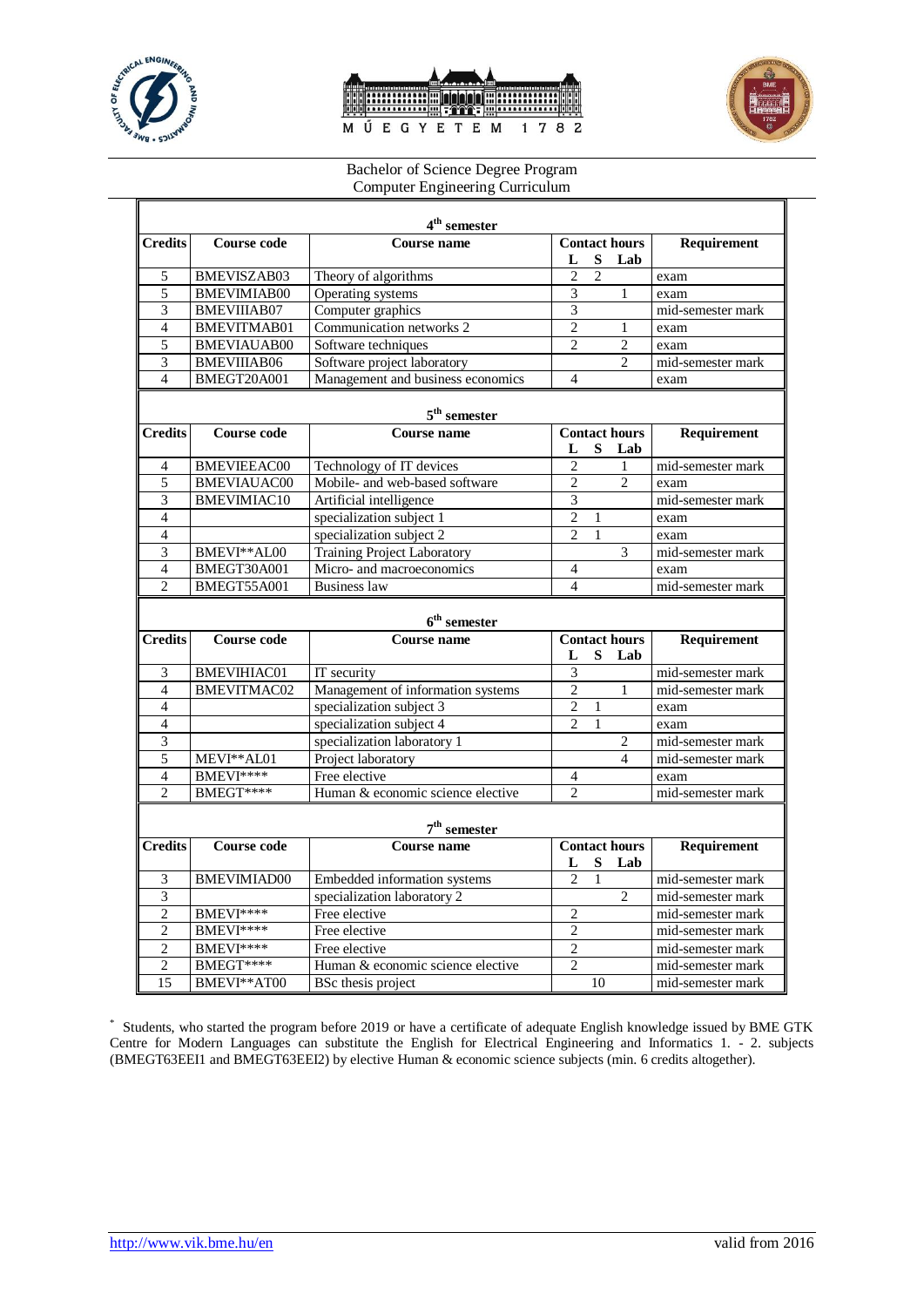





#### **Specializations subjects**

|                                       | <b>Infocommunications</b>                                          | <b>Software Engineering</b>                             |
|---------------------------------------|--------------------------------------------------------------------|---------------------------------------------------------|
| specialization subject 1              | Mobile communication networks<br>BMEVIHIAC00                       | Data-driven systems<br>BMEVIAUAC01                      |
| specialization subject 2              | Building and operation of networks<br>BMEVITMAC00                  | Object-oriented software design<br>BMEVIIIAC00          |
| specialization subject 3              | Media applications & networks in<br>practice<br><b>BMEVIHIAC02</b> | Integration & verification techniques<br>BMEVIMIAC04    |
| specialization subject 4              | Networked Resource Platforms and<br>Applications<br>BMEVITMAC03    | Client side technologies<br>BMEVIAUAC02                 |
| specialization<br>laboratory 1        | Infocommunication laboratory 1<br>BMEVITMAC08                      | Software development laboratory 1<br>BMEVIAUAC09        |
| specialization<br>laboratory 2        | Infocommunication laboratory 2<br>BMEVIHIAD02                      | Software development laboratory 2<br>BMEVIAUAD01        |
| <b>Training Project</b><br>Laboratory | <b>BMEVITMAL00</b>                                                 | <b>BMEVIAUAL00</b>                                      |
| <b>Project laboratory</b>             | BMEVIHIAL01<br><b>BMEVITMAL01</b>                                  | BMEVIAUAL01<br><b>BMEVIIIAL01</b><br>BMEVIMIAL01        |
| <b>BSc thesis project</b>             | <b>BMEVIHIAT00</b><br>BMEVITMAT00                                  | <b>BMEVIAUAT00</b><br>BMEVIIIAT00<br><b>BMEVIMIAT00</b> |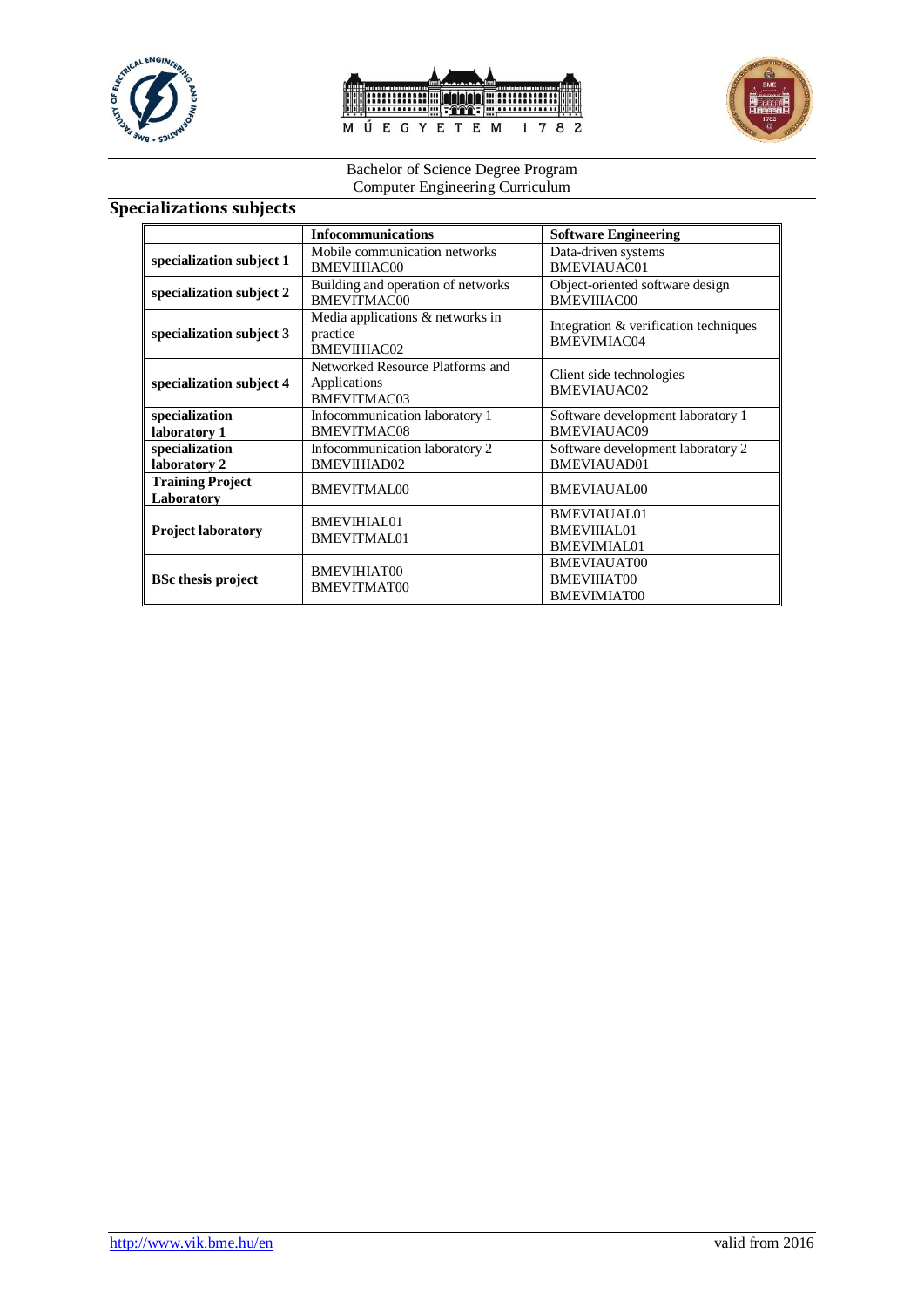





### **Preliminary course schedule**

The following diagram shows the structure of mandatory subjects of the programme. Those subjects of the study plan are not presented below that have no mandatory preliminary conditions for enrollment.



Due to the fixed structure of the subjects of specializations, further preliminary conditions may be requested in the Neptun Study Administration System.

Project subjects can only be taken in a fixed order of semesters, which means that Training laboratory can only be followed by Project Laboratory and then BSc Thesis project. These subject can be both taken in spring and fall semesters.

Certificate of adequate English knowledge, enrollment for specialization and Thesis project is also based on preliminary conditions (the so-called milestone requirement of the programme).

- Certificate of adequate English knowledge issued by BME GTK Centre for Modern Languages
	- o It is a requirement to obtain the certificate by the end of the second semester and is also a condition of further studies
- Specialization enrollment conditions
	- o at least 90 credits are completed
	- o all courses of the first and second semesters are completed
	- o at least 20 credits of the third semester are completed
	- o Mathematics comprehensive exam is completed
- Thesis project enrollment conditions
	- o at least 174 credits are completed (up to 10 credits free electives)
	- o all courses of the first four semesters are completed
	- o all specialization courses are completed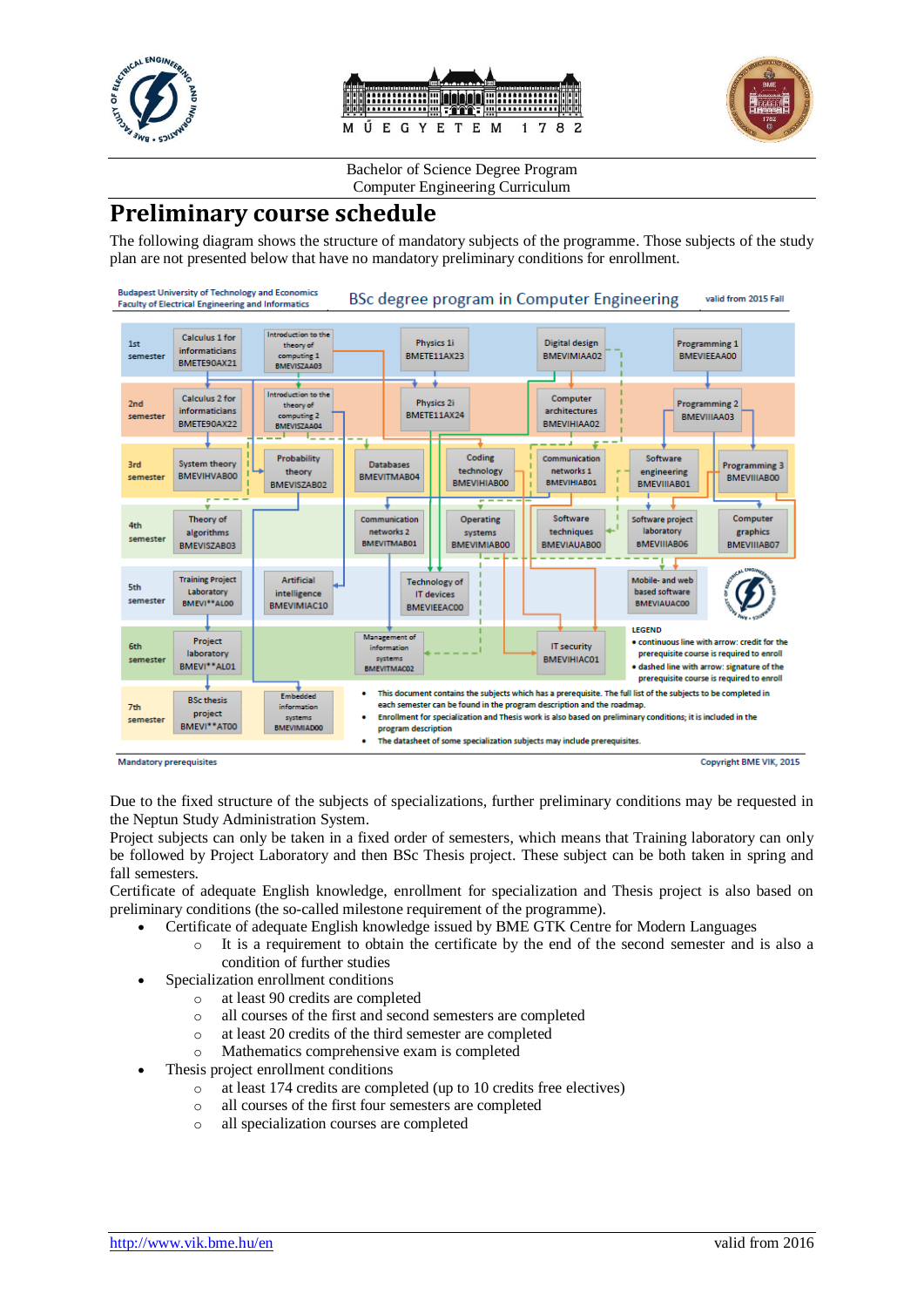





### **Human and economic science**

The subject block of human and economic science consists of two parts:

- mandatory subjects
	- o Management and Business Economics (BMEGT20A001)
	- o Micro- and Macroeconomics (BMEGT30A001)
	- o Business Law (BMEGT55A001)
	- o English for Electrical Engineering and Informatics 1. (BMEGT63EEI1)
	- o English for Electrical Engineering and Informatics 2. (BMEGT63EEI2) Students, who started the program before 2019 can substitute the English for Electrical Engineering and Informatics 1. - 2. subjects (BMEGT63EEI1 and BMEGT63EEI2) by elective Human & economic science subjects (min. 6 credits altogether).
- Two elective human and economic science subjects (min. 4 credits altogether). The list of human and economic science elective subjects is available on the Faculty's website

#### **Mandatory English language subjects**

Two mandatory language courses have been introduced in the first and second semesters in order to reinforce effective learning (BMEGT63EEI1 English for Electrical Engineering and Informatics 1. and BMEGT63EEI2 English for Electrical Engineering and Informatics 2.)

Students are assigned and registered for courses centrally by the language institute, so it is unnecessary to register in Neptun while deregistration of such courses is not allowed. The fulfilment of the English course is a must in the first two semesters of the BSc programme to students who do not have a certificate of adequate English knowledge issued by BME GTK Centre for Modern Languages. Please note that no other language certificates are accepted. It is a requirement to obtain the certificate by the end of the first year and is also a condition of further studies. To obtain the language certificate, you need to:

- Fulfil the requirements of the pre-engineering English course at an adequate level
- Fulfil the requirements of the BSc English course in the first semester at an adequate level
- Fulfil the requirements of the BSc English course in the second semester at an adequate level

Students obtaining the English language certificate by the beginning of the given semester must select elective economic and human subject instead (3 or 6 credits altogether).

## **Specialization**

Specializations start every fall semester, and the selection of specialization is always at the end of the 4th semester. At the end of the spring semester (after the end of the exam period) the students who have met all criteria for the enrollment to specializations forward their preferred order of specialization to the Faculty. The decision on the type of specialization and the placement of students depends on the number and the results of applying students, and the faculty teaching capacity.

## **Project subjects**

Within the frames of specialization students take so-called project subjects from the 5th semester beginning with Training laboratory, then Project laboratory in the next semester and finally BSc Thesis project. As each subject is based on the other one, this is the strict order of enrollment. However, they can be both taken in spring and fall semesters.

During classes, students solve more challenging technical problems (projects) either in groups or individually. A topic may cover different fields of science (in which the subtasks are specifically designed for each subject). Students can only take project subjects after being enrolled in one of the specializations.